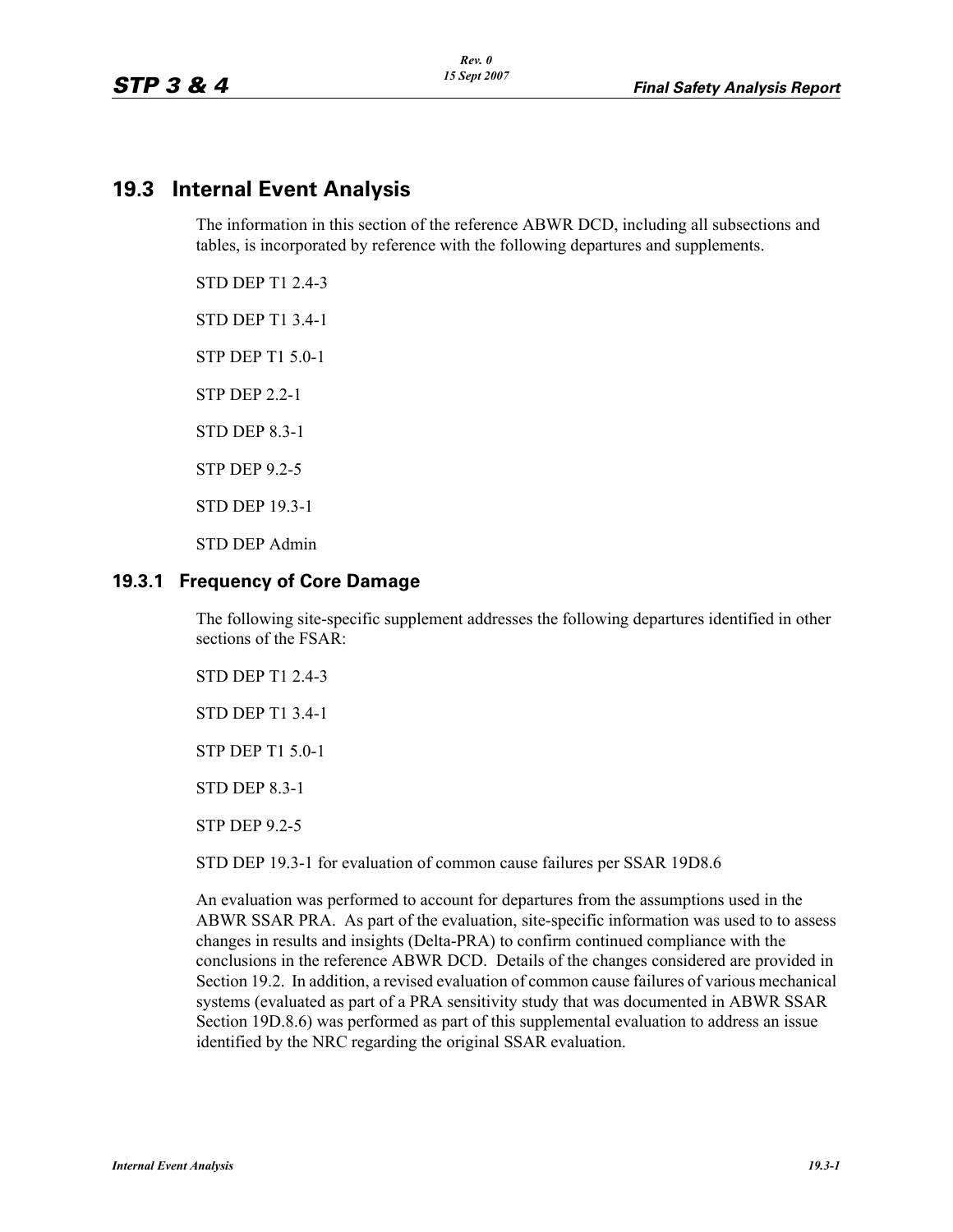# **19.3.1.1 Accident Initiators**

The following site-specific supplement addresses frequency of initiating events.

*The total frequency of transient initiators used in these evaluations is based upon a 1985 analysis of operating plant data (Reference 19.3-1). The frequency of transients is a design requirement prescribed in the Advanced Light Water Reactor (ALWR) Requirements Document (Reference 19.3-2). Apportioning of the expected transient frequency by initiating event was done on the basis of historical electrical grid and BWR performance data as described in Subsection 19D.3.* In order to verify that the Subsection 19D.3 remains bounding for the STP 3 & 4, loss of offsite power and power recovery data from NUREG/CR-6890 (Reference 19.3- 8) was also evaluated. Industry composite data in NUREG/CR 6890 was used, which conservatively bounds the experience for the STP site. This evaluation verified that the overall risk impact of grid events at STP is bounded by the original Subsection 19D analysis.

### **19.3.1.4 Frequency of Core Damage**

The following site-specific supplement addresses the following departures identified in other sections of the FSAR:

STD DEP T1 2.4-3 STD DEP T1 3.4-1

STP DEP T1 5.0-1

STD DEP 8.3-1

STP DEP 9.2-5

An evaluation was performed to account for departures from the assumptions used in the ABWR SSAR PRA. As part of the evaluation, site-specific information was used to assess changes in results and insights (Delta-PRA) to confirm continued compliance with the conclusions in the reference ABWR DCD.

In some cases (e.g., STP DEP T1 5.01), the departures have the effect of increasing the core damage frequency. In other cases (e.g., STP T1 2.4-3), the departures have the effect of decreasing the core damage frequency. The overall results of the evaluation are bounded by the conclusions of the standard ABWR SSAR.19.3.1.5 Results in Perspective. The net impact of the STP-specific design shows a net decrease in risk as compared to the standard ABWR PRA.

# **19.3.1.5 Results in Perspective**

The following site-specific supplement addresses the following departures identified in other sections of the FSAR:

STD DEP T1 2.4-3

STD DEP T1 3.4-1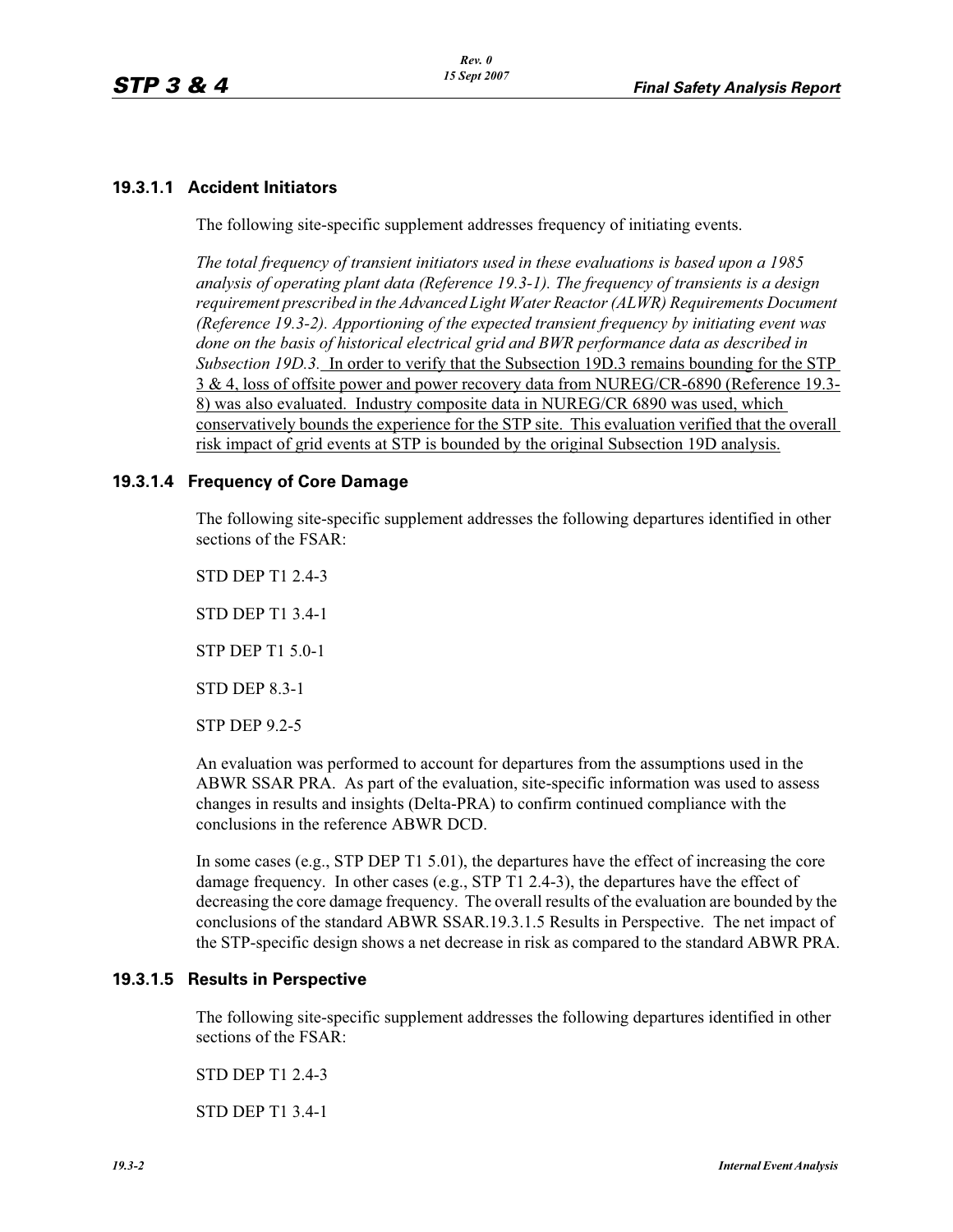STP DEP T1 5.0-1 STD DEP 8.3-1

STP DEP 9.2-5

STD DEP 19.3-1

*The estimated core damage frequencies are extremely low. It is impossible to calculate such low numbers with a high degree of confidence using the PRA models developed here. For*  example, a number of potential common cause failures of components such as similar pumps *and valves have not been included in the fault tree models, on the expectation that such failures are negligible contributors to overall core damage frequency.*

The perspectives determined from the original analyses presented in the ABWR DCD remain applicable with respect to the site-specific information and departures summarized above.

# **19.3.3 Magnitude and Timing of Radioactive Release**

### STP DEP Admin

*(3) The time available for offsite evacuation, should it be necessary, is also important. Discussions with several utilities indicate that evacuation of their Emergency Planning Zones (EPZ) can be completed in less than 8 hours, even in the worst weather conditions. Experience has also indicated that ad hoc planning can successfully evacuate a region on* in *about 24 hours (Reference 4 of Appendix 6J)* (Appendix 6J of Reference 19.3-4).

*Based on the forgoing, four time frames were selected in determining the time of fission product release, either via the rupture disk or directly from the drywell. Table 19.3-6 summarizes the results which were obtained by using the probabilities given in Table 19D.5-3* summarized in Table 19.3-4 *and assigning them to a time and mode of release based on the accident analysis contained in Subsection 19E.2.2.*

# **19.3.4 Consequence of Radioactive Release**

### STP DEP 2.2-1

*The evaluation for consequences of potential radioactive releases was performed using the CRAC-2* MACCS2 *computer code* (Reference 19.3-9) *as is detailed in Subsection 19E.3. Based upon the evaluation of plant performance, accident classes were defined in terms of their associated release characteristics and fission product releases. Each accident class was then evaluated by the CRAC-2* MACCS2 *code at five sites*STP*, one representing each major geographical region of the United States. Each site was chosen as representative of its geographical region based upon meteorological calculations and was further defined as average in terms of population density for that geographical region. The results for the five sites were averaged and* were *compared to three goals, two based upon the NRC safety goal policy of minimizing risk to an individual and the public near a plant, and the third based upon an industry goal of minimizing the dose close to the plant. The results of this study show that the*